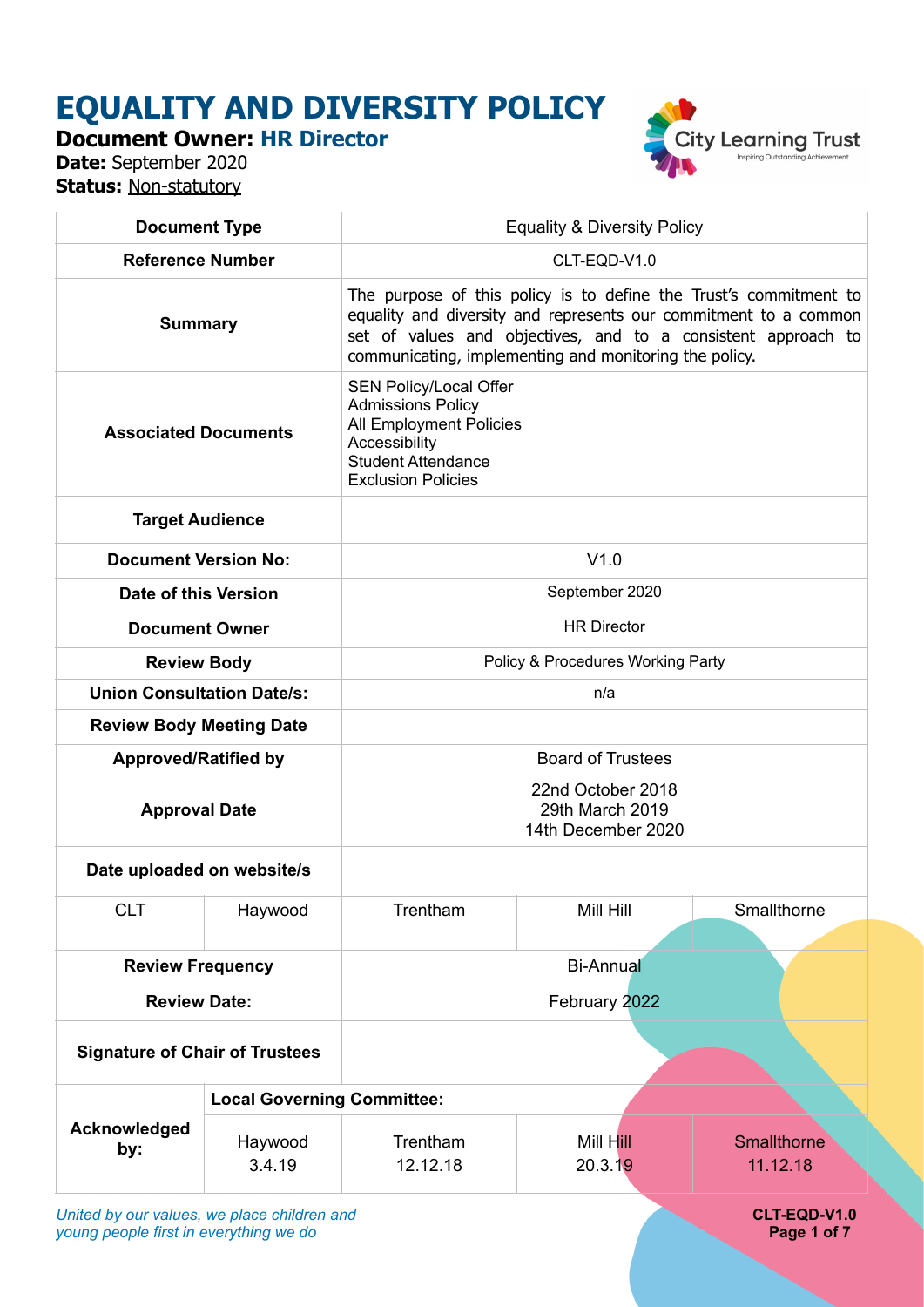# <span id="page-1-0"></span>**VERSION CONTROL**

| <b>Version No:</b> | Type of change   | <b>Date</b> | <b>Revisions from previous version</b> |
|--------------------|------------------|-------------|----------------------------------------|
| 0.1                | New Document     |             | April 2020 New Policy                  |
| 1.0                | Bi-annual review |             | Sept 2020   No changes                 |
|                    |                  |             |                                        |
|                    |                  |             |                                        |

*United by our values, we place children and* **CLT-EQD-V1.0**  *young people first in everything we do* **Page 2 of 7 Page 2 of 7 Page 2 of 7**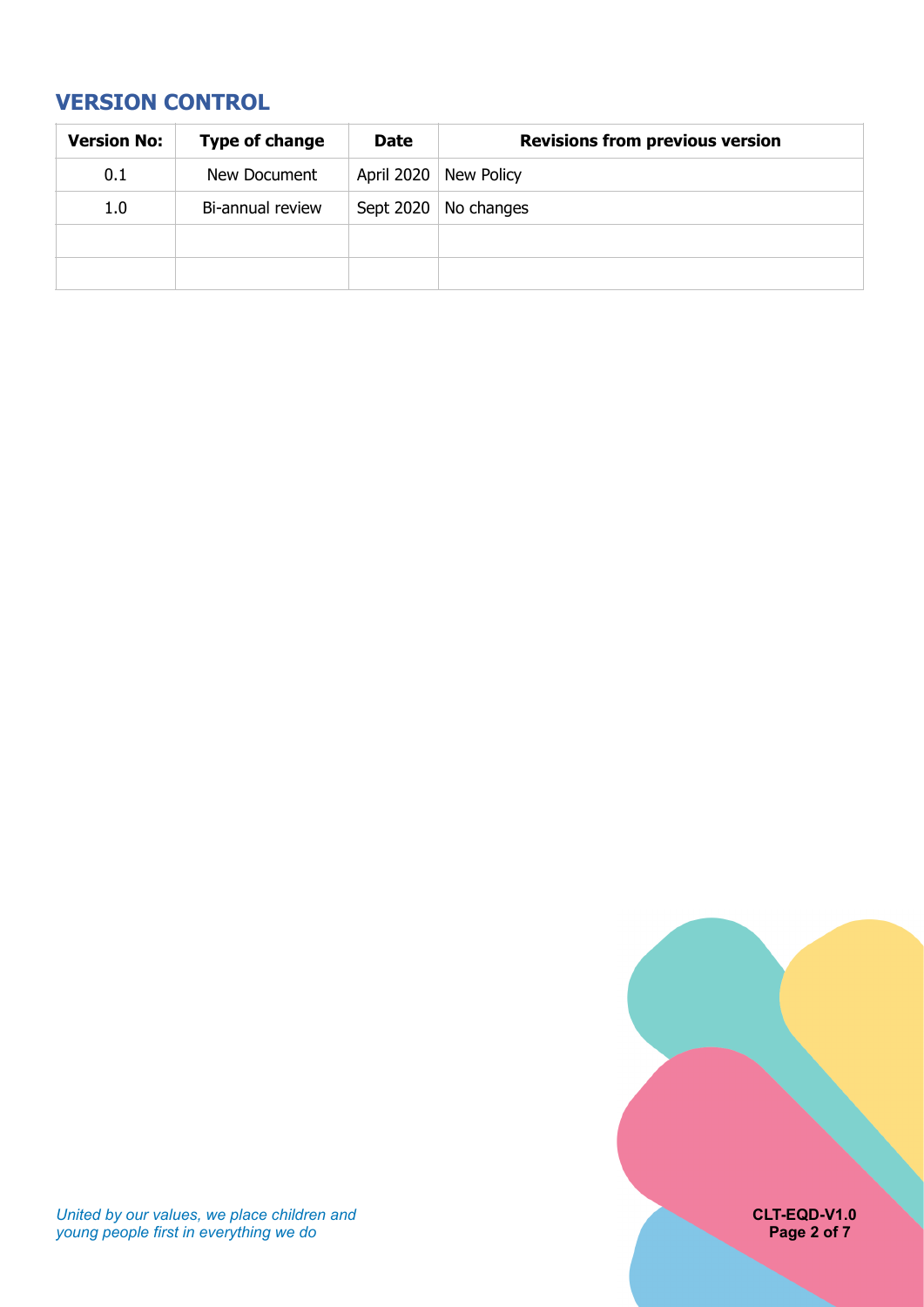# **TABLE OF CONTENTS**

| <b>VERSION CONTROL</b>           |                                                   |                          |  |
|----------------------------------|---------------------------------------------------|--------------------------|--|
| $1_{\cdot}$                      | <b>STATUS</b>                                     | 4                        |  |
| $2_{\cdot}$                      | <b>PURPOSE AND GUIDING PRINCIPLES</b>             | $\overline{4}$           |  |
| 3.                               | LINKS TO OTHER POLICES OR LEGISLATION             | $\overline{\mathcal{A}}$ |  |
| $\overline{4}$ .                 | <b>EQUALITY STATEMENT</b>                         | $\overline{4}$           |  |
|                                  | 4.1 Employment                                    | 5                        |  |
|                                  | 4.2 Student Provisions                            | 5                        |  |
|                                  | 4.3 Contractors and Service Providers             | 5                        |  |
| 5.                               | ROLES AND RESPONSIBILITIES                        | 6                        |  |
|                                  | 5.1 The Trust Board are responsible for:          | 6                        |  |
|                                  | 5.2 The Headteacher/Principal is responsible for: | 6                        |  |
|                                  | 5.3 All staff are responsible for:                | 6                        |  |
|                                  | 5.4 Students are responsible for:                 | 6                        |  |
| 6.                               | <b>COMPLAINTS</b>                                 | 6                        |  |
| $7_{\scriptscriptstyle{\ddots}}$ | <b>MONITORING AND REVIEW</b>                      | 6                        |  |
|                                  | <b>APPENDIX A</b>                                 |                          |  |
|                                  | <b>Direct Discrimination</b>                      |                          |  |
| <b>Indirect Discrimination</b>   |                                                   |                          |  |
| Harassment                       |                                                   |                          |  |
| Victimisation                    |                                                   |                          |  |

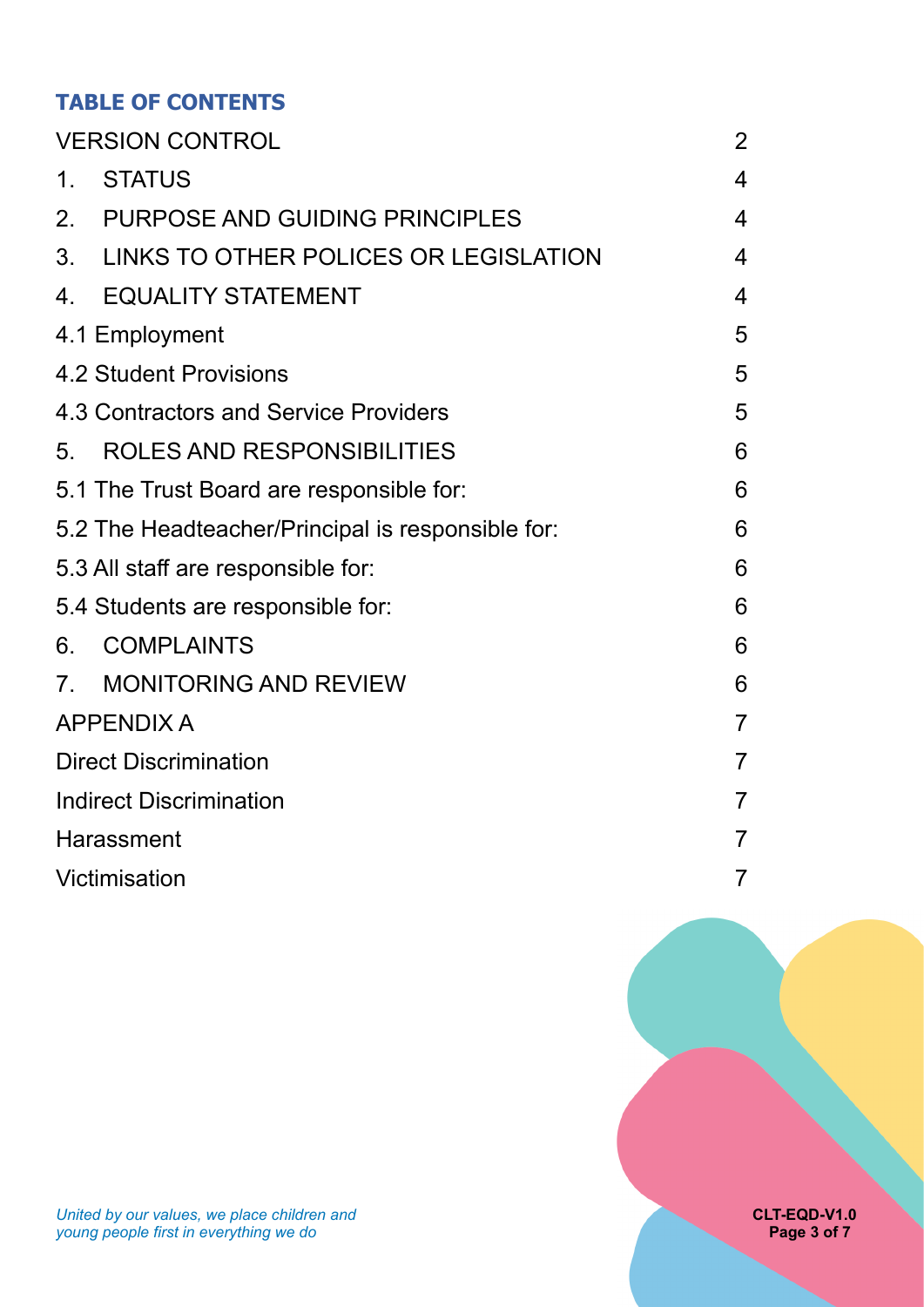# **1. STATUS**

<span id="page-3-1"></span><span id="page-3-0"></span>a. Non statutory.

# **2. PURPOSE AND GUIDING PRINCIPLES**

- a. The purpose of this policy is to define the Trust's commitment to equality and diversity and represents our commitment to a common set of values and objectives, and to a consistent approach to communicating, implementing and monitoring the policy.
- b. The Trust and its member Academies are committed to equality in both employment and education provision. We aim to ensure that students, parents, governors, employees, contractors, partners, clients and those who may potentially join the Trust community, are treated fairly, and with dignity and respect.
- c. This policy encompasses the following protected characteristics:
	- i. Age
	- ii. Disability
	- iii. Race, colour, nationality, ethnic or national origin
	- iv. Sex (including transgender)
	- v. Gender reassignment
	- vi. Pregnancy and maternity
	- vii.Religion or belief
	- viii.Sexual orientation
	- ix. Marriage and civil partnership (for employees)
- d. This policy recognises the four types of unlawful behaviour (see Appendix A)
	- i. Direct discrimination
	- ii. Indirect discrimination
	- iii. Harassment
	- iv. Victimisation
- e. Every possible step will be taken into account in the aim of ensuring individuals are treated fairly and decisions are based on objective criteria.

# **3. LINKS TO OTHER POLICES OR LEGISLATION**

- <span id="page-3-2"></span>a. This statement applies to every policy, procedure and guidance document that is produced in relation to students, staff, parents and governors.
- b. This statement is underpinned by the Equalities Act 2010
- c. Other Academy policies which link to this statement are:
	- i. SEN Policy/Local Offer
	- ii. Admissions Policy
	- iii. All Employment Policies
	- iv. Accessibility
	- v. Student Attendance
	- vi. Exclusion Policies
- <span id="page-3-3"></span>a. This list of policies is not exhaustive.

# **4. EQUALITY STATEMENT**

a. The Trust will ensure that equal opportunities and the principles of fairness underpin all aspects of policy procedure, education provision, consultation and decision making.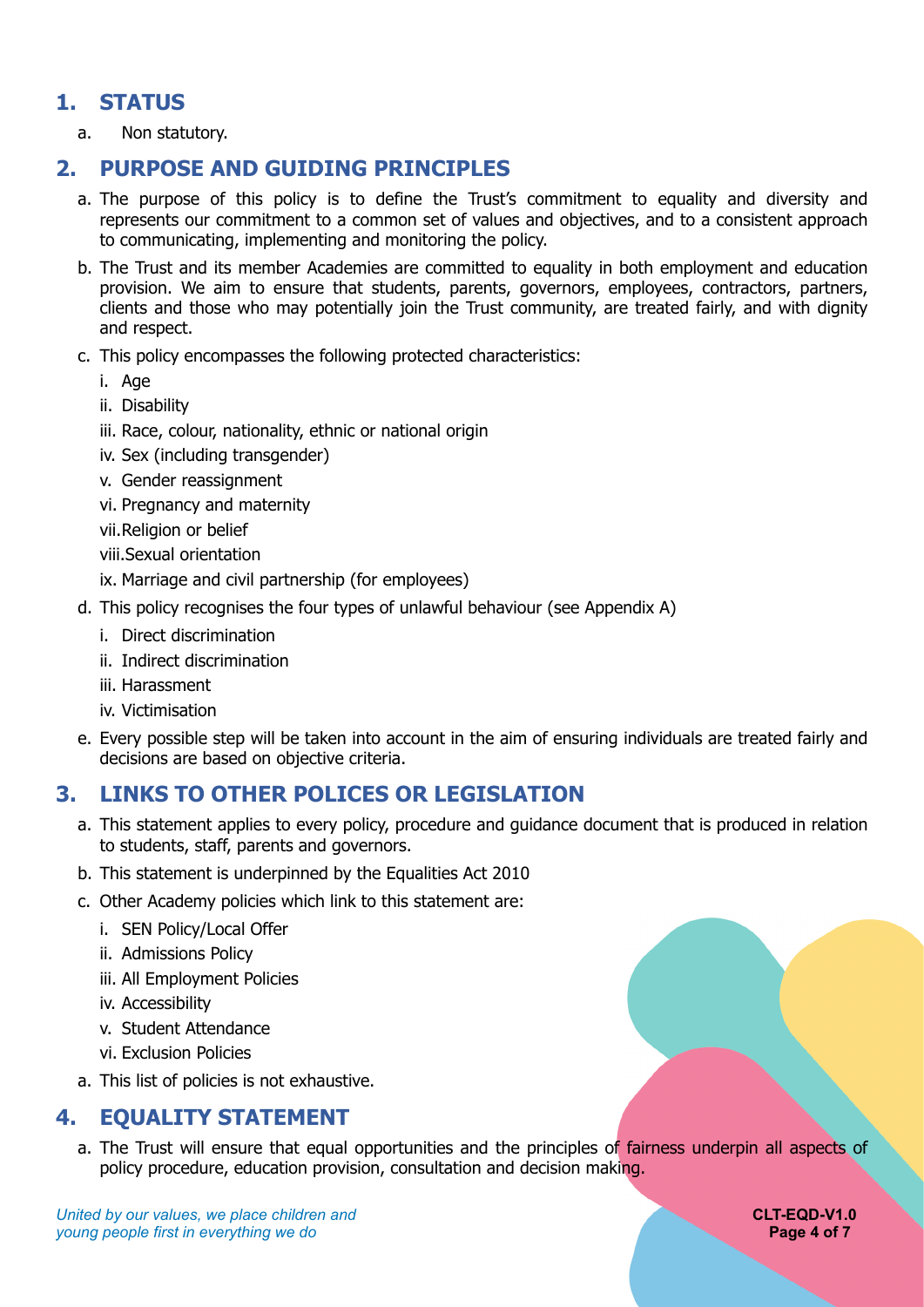- b. The Trust is committed to equality in its delivery of education, whether or not the service is directly provided by us or contracted out to a third-party provider.
- c. The Trust aims to provide high quality education services, making sure that services are easily accessible. We will continue to improve by consulting with staff, students, parents and governors, their communities and external organisations.
- d. We will make every effort in creating equality of opportunity in order to ensure they are accessible and fair to everyone. Every person has the right to be treated fairly, regardless of race, gender, sexuality, disability, age culture, religion, nationality or caring responsibilities. Where necessary we will implement reasonable adjustments, or additional support, to ensure equality of access to an education and suitable working environment.
- e. Our staff and governors who agree and deliver our education provision will recognise diversity and demonstrate a proactive approach in their day-to-day work. They will ensure that everyone is treated fairly, recognising special needs and understanding differences. Behaviour will reach our high standards of conduct (Staff and students) and the learning environment we provide will be safe and accessible for those studying and working.
- f. The Trust will adhere to statutory government legislation and give consideration to other relevant guidance, which aim to make sure that everyone is treated with equality.
- g. The Trust will not tolerate any form of discriminatory behaviour against members of the Academy stakeholders.

## <span id="page-4-0"></span>**4.1 Employment**

- a. The Trust is committed to ensuring that employees have equal access to jobs, training, and professional development opportunities.
- b. All employment policies refer to the provision of the Equalities Act 2010.
- c. The Trust recognise that the Act extends beyond the protected characteristics of an individual employee and has broader responsibilities to employees and situations that may be covered by the Act. For example, an employee with parental or caring responsibilities for a disabled dependent may have rights under the Act which the Academy would need to consider.
- d. All recruitment will be within the provisions of the Act but does not apply to students in the Academies.
- e. Employees who are in breach of this policy will be dealt with under the Trust's disciplinary policy.

#### <span id="page-4-1"></span>**4.2 Student Provisions**

- a. The Trust and its member Academies will ensure that students are provided with appropriate support to recognise their individual needs. This includes protection under the Act extending the reasonable adjustment duty to require schools to provide auxiliary aids and services to disabled students.
- b. All policies relating to the provision of education, the curriculum, behaviour for learning, attendance, exclusion, medical treatment and Child Protection and safeguarding policies should consider the provisions and duties of the Act.

#### <span id="page-4-2"></span>**4.3 Contractors and Service Providers**

- a. The Trust will ensure that all service providers that are contracted to provide services to students, staff or visitors will comply with Equalities legislation.
- b. Where services are deemed not to meet Trust / Academy standards, in relation to equal opportunities and fairness, contracts may be terminated.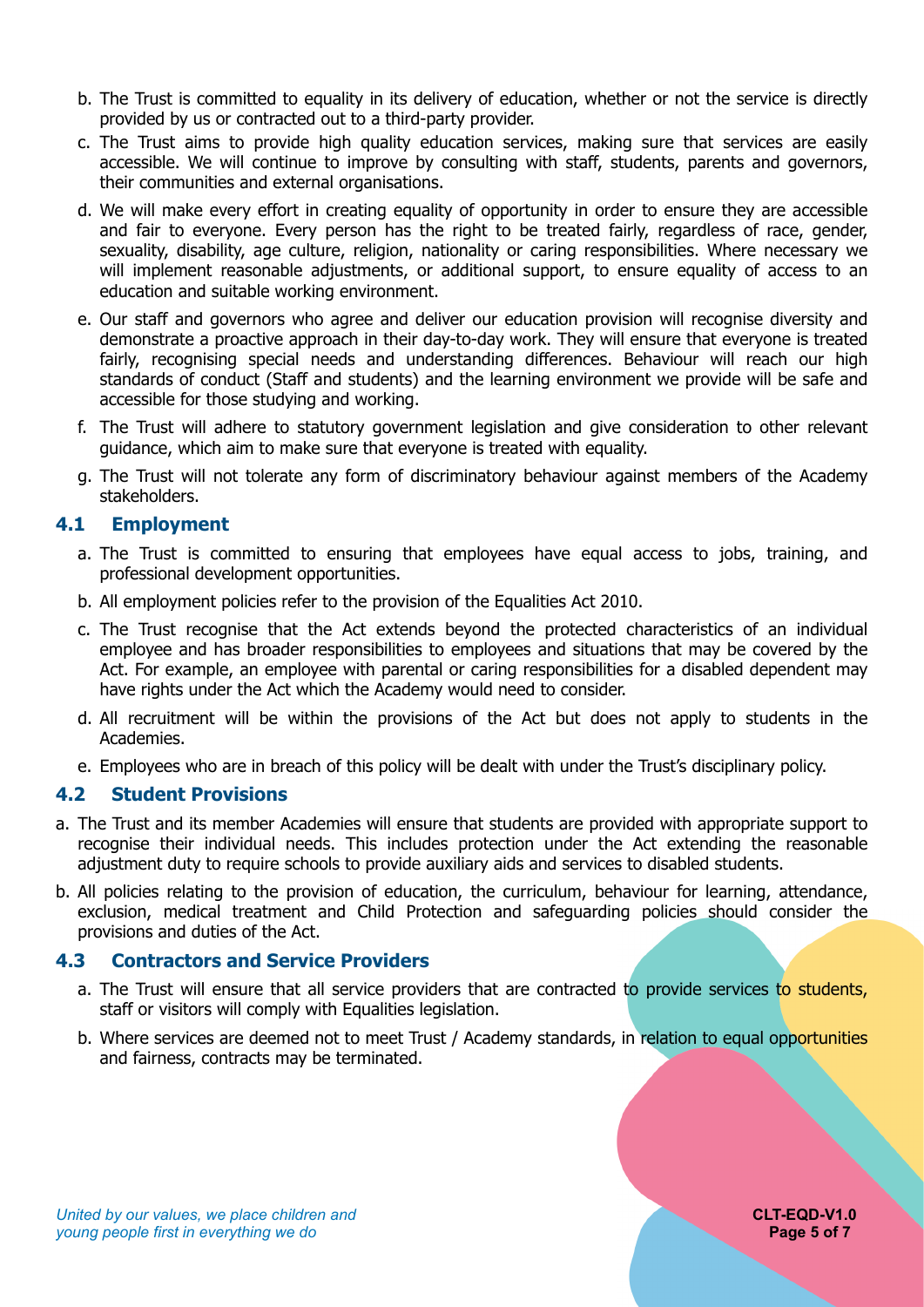# <span id="page-5-0"></span>**5. ROLES AND RESPONSIBILITIES**

## <span id="page-5-1"></span>**5.1 The Trust Board are responsible for:**

a. Making sure the Academies follow all of its equality and diversity policies and meets its legal responsibilities with respect to equality.

## <span id="page-5-2"></span>**5.2 The Headteacher/Principal is responsible for:**

- a. Giving a consistent and high-profile lead on equality and diversity.
- b. Putting the Trust's equality and diversity policies into practice.
- c. Ensuring that all staff know their responsibilities and receive the support and training necessary to carry them out.
- d. Following the relevant procedures and taking action in cases of unfair discrimination, harassment, bullying or victimisation.

## <span id="page-5-3"></span>**5.3 All staff are responsible for:**

- a. Promoting equality and diversity and avoiding discrimination.
- b. Actively responding to any incidents of unfair discrimination, related to protected characteristics perpetrated by students, other staff or visitors.
- c. Keeping up to date with equality law and participating in equal opportunities and diversity training.
- d. Complaints from parents, students and the community will be dealt with on line with the Academy's complaints procedure, and as such appropriate staff will deal with the relevant stage of the complaint.

## <span id="page-5-4"></span>**5.4 Students are responsible for:**

- a. Respecting others in their language and actions
- <span id="page-5-5"></span>b. Complying with all of the Academy equality and diversity policies.

# **6. COMPLAINTS**

- a. The Trust will treat seriously all complaints of unlawful (or potentially unlawful) discrimination.
- <span id="page-5-6"></span>b. Any complaints will be investigated in accordance with the Trust's grievance or complaints policy.

# **7. MONITORING AND REVIEW**

- a. Any reviews to the policy will be consulted on and brought to a Trust Board Committee.
- b. Monitoring the implementation of this policy is the responsibility of each Local Governing Committee.